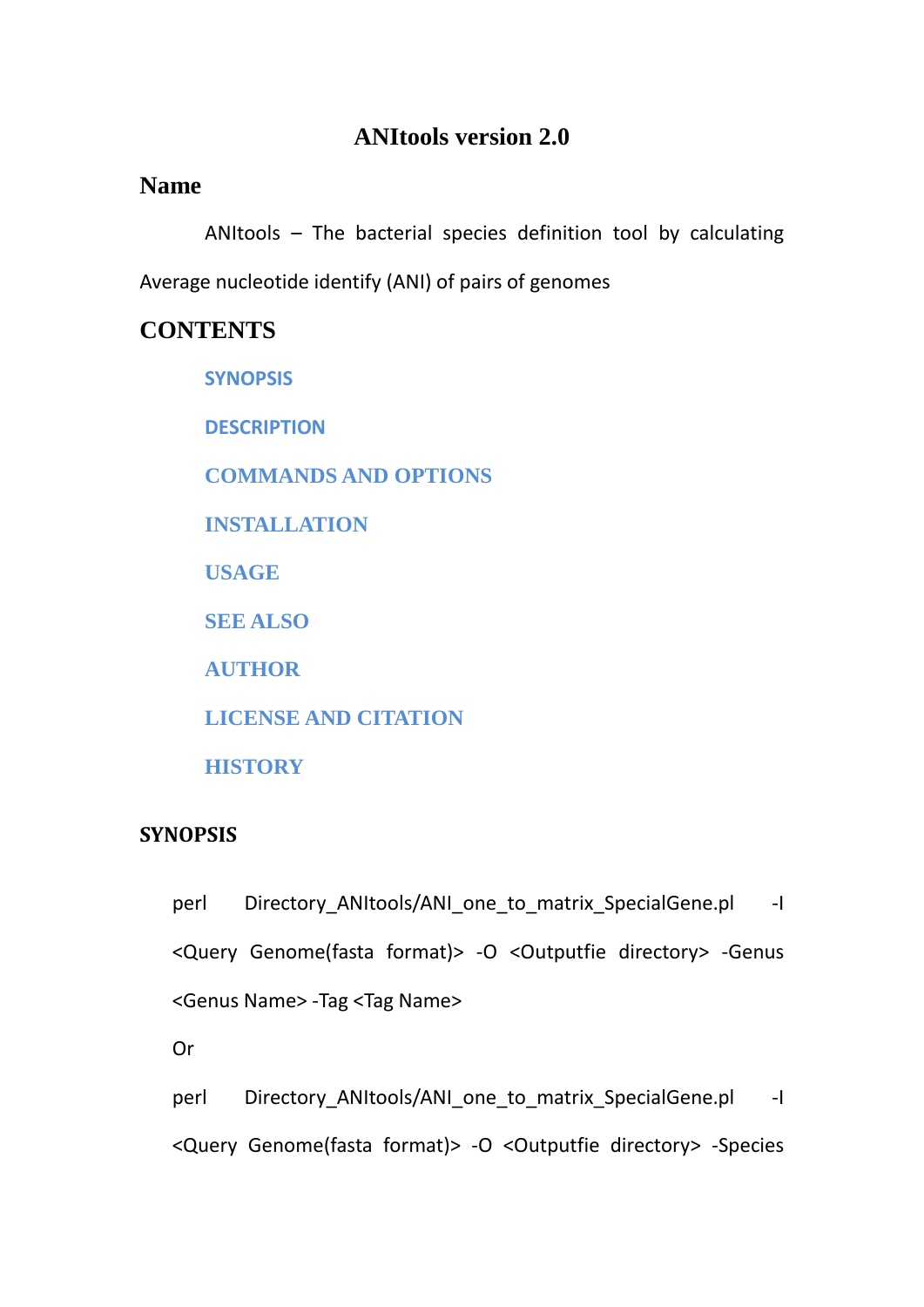<Species Name> -Tag <Tag Name>

Note: The Full path of Inputfile and Outputfile is necessary.

For example:

perl ANI one to matrix SpecialGene.pl -I genome.fa -O ./ -Genus Streptococcus -Tag 05ZYH33

or

perl ANI\_one\_to\_matrix\_SpecialGene.pl -I genome.fa -O ./ -Species Streptococcus\_suis -Tag 05ZYH33

### <span id="page-1-0"></span>**DESCRIPTION**

ANItools 1.0 is a tool for users to calculate ANI of two Bacteria genomes. The update version 2.0 support users to calculate ANI for a genome to a list of strains in a genus or a species. ANItools version 2.0 only works in Linux system. ActivePerl and local blast are necessary for ANItools. If you already installed these programs, you could directly install and use ANItools.

#### <span id="page-1-1"></span>**COMMANDS AND OPTIONS**

"Config.txt" is the file for users to set up parameters before first time using ANItools.

#### **Options:**

ANItools: Directory of program ANItools .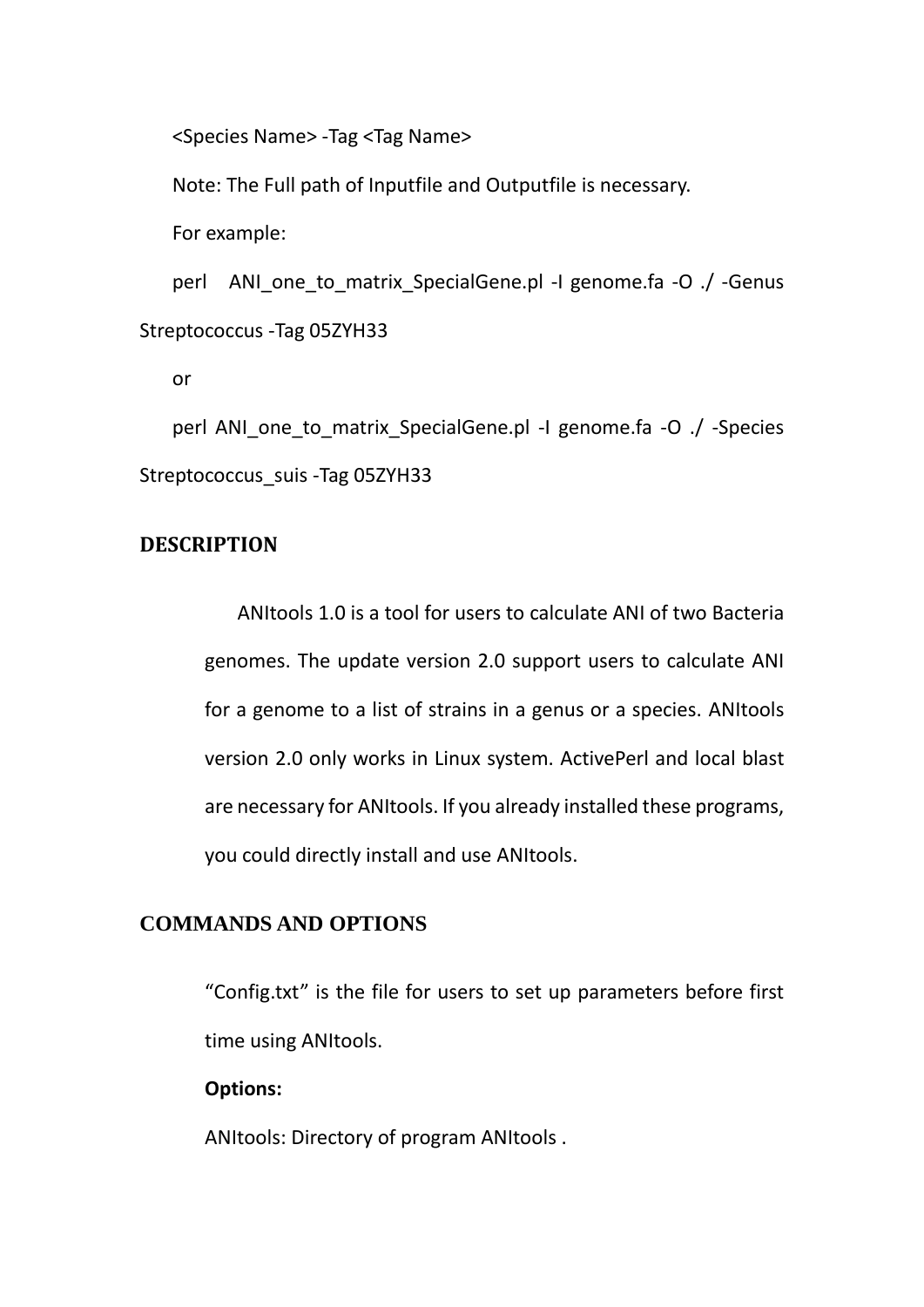Formatdb: Directory of a software tool to format protein or nucleotide databases for BLAST.

Blast: Direcotory of blast. The download link for blast is <ftp://ftp.ncbi.nlm.nih.gov/blast/executables/release/2.2.23/>.

## <span id="page-2-0"></span>**INSTALLATION**

This version could be only installed in Linux system. ActivePerl, and local blast are necessary for ANItools. If you already installed these programs, you could skip to the next step.

### **(1)Download Link:**

Active Perl:<http://www.activestate.com/activeperl/downloads> Local blast:

<ftp://ftp.ncbi.nlm.nih.gov/blast/executables/release/2.2.23/>

#### **(2)install local blast**

"gunzip blast-2.2.18-ia32-linux.tar.gz"

"tar -xpf blast-2.2.18-ia32-linux.tar"

### **(3)Downloading Bacterial Genome data from NCBI**

Bacterial Genome Database:

<ftp://ftp.ncbi.nih.gov/genomes/Bacteria/>

#### **(4)Install ANItools**

Firstly, download ANItools.

Secondly, "tar -zxvf ANItools.tar.gz".

Then, Config.txt is the file for users to set up parameters before first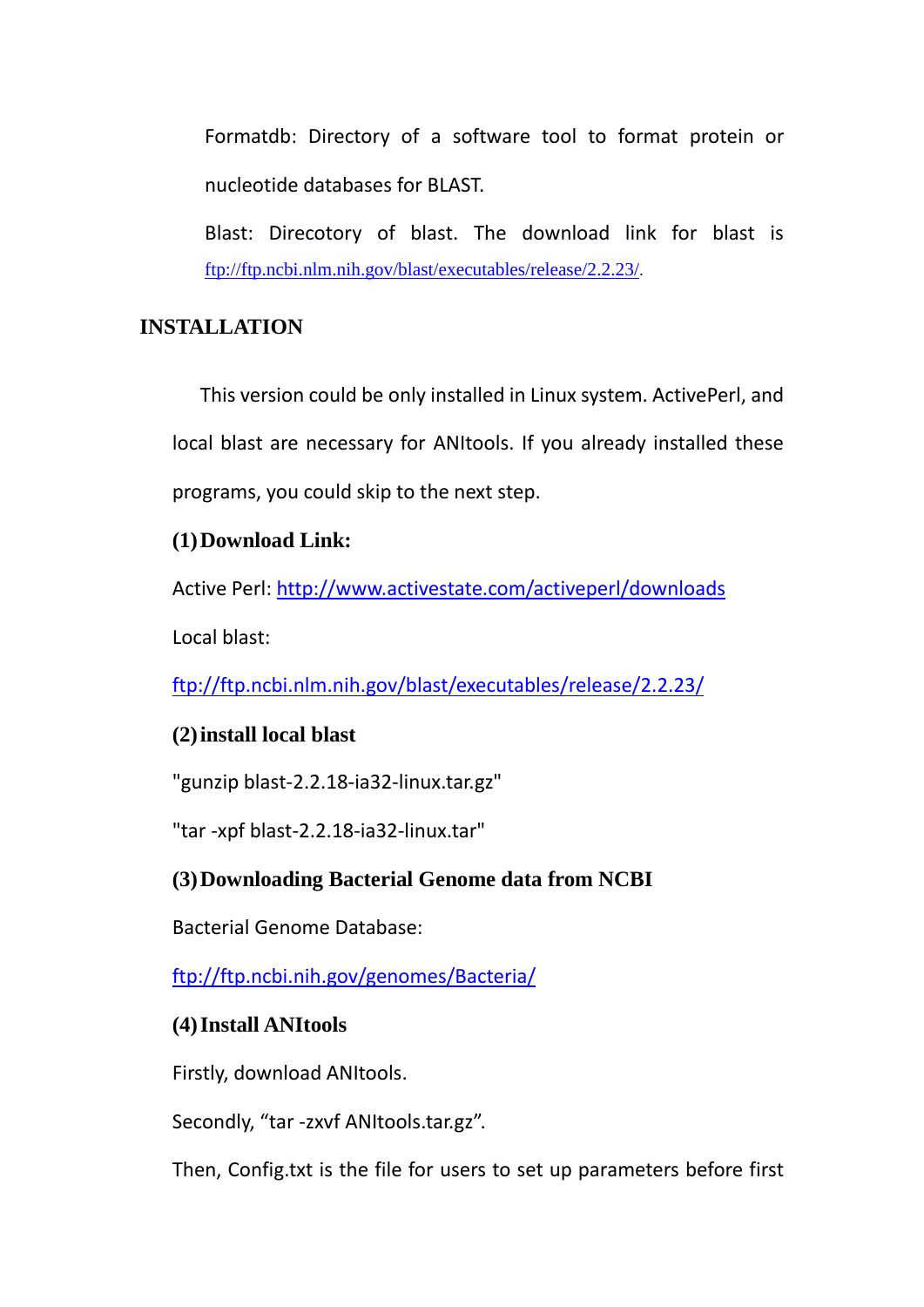time using ANItools.

### <span id="page-3-0"></span>**USAGE**

**(1)** If users want to get ANI values of their query genome comparing with strains in a genus,

perl Directory ANItools/ANI one to matrix SpecialGene.pl -I <Query Genome(fasta format)> -O <Outputfie directory> -Genus <Genus Name> -Tag <Tag Name>

"Query Genomeshould be fasta file.

**(2)** If users want to get ANI values of their query genome comparing with strains in a genus,

perl Directory ANItools/ANI one to matrix SpecialGene.pl -I <Query Genome(fasta format)> -O <Outputfie directory> -Species <Species Name> -Tag <Tag Name>

"Query Genomeshould be fasta file.

**(3)** Output files

Output results will be shown in the screen and also saved in the file directory of "Outputdirectory".

### <span id="page-3-1"></span>**SEE ALSO**

ANItools web site: [http://ani.bioinfo-icdc.org](http://ani.bioinfo-icdc.org/) or